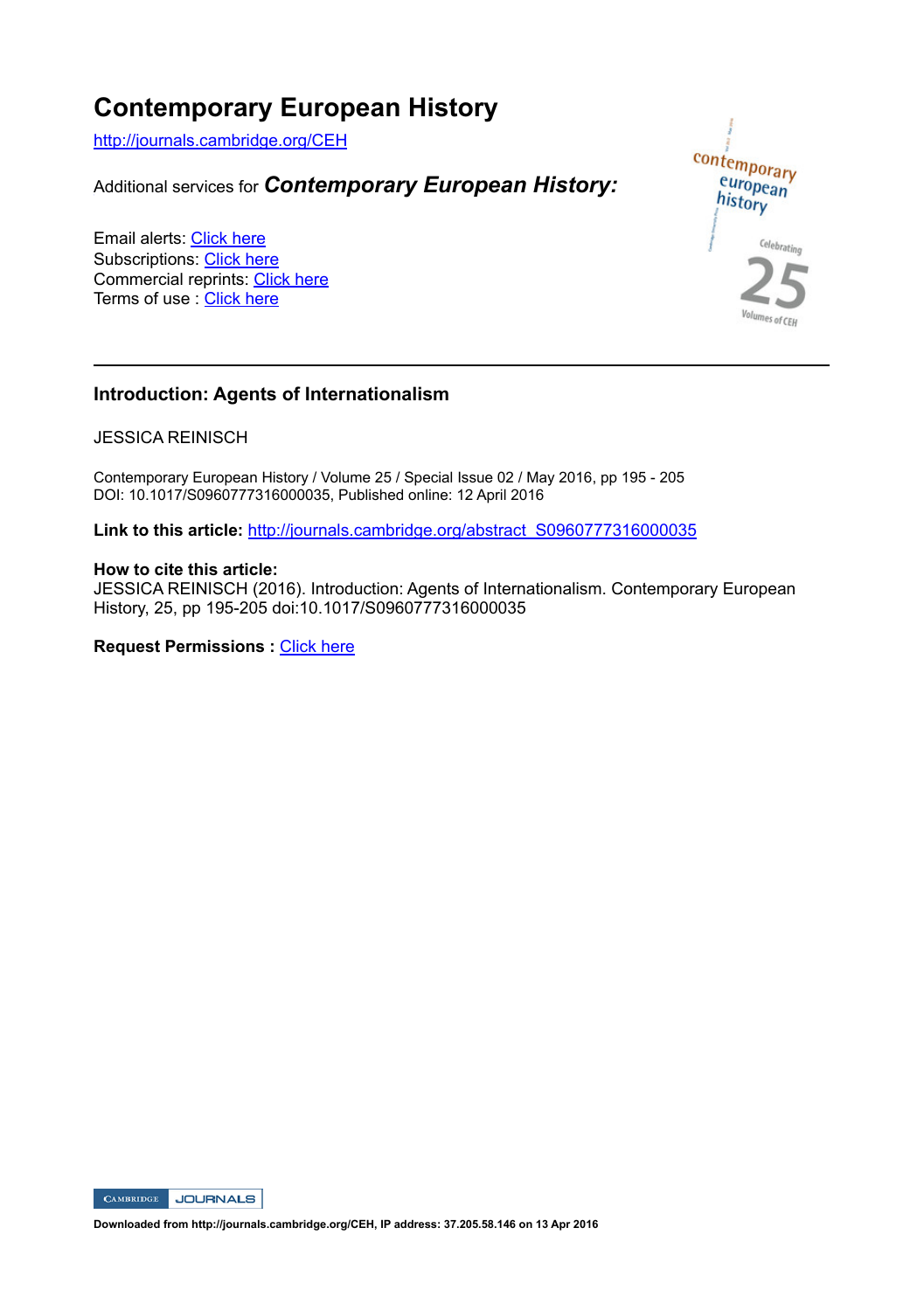# Introduction: Agents of

CrossMark

# Internationalism

### JESSICA REINISCH

#### **I**

In 2005 *Contemporary European History* published a special issue on transnationalism, edited by Patricia Clavin and Jens-Wilhelm Wessels.<sup>1</sup> The articles presented six examples of 'transnational' connections between Europeans from different countries, focusing primarily on contacts in the political and economic realms, and documenting a multitude of ties and links between Europeans at all levels from the end of the First World War to the early 1960s.

Scholarship on the history of these kinds of connections has grown enormously since Clavin and Wessel's issue was published, building on an already large body of research that had been expanding rapidly from at least the 1990s onwards. By now, an abundance of literature has puzzled over how to write the history of a complex, interconnected, 'globalising' world. Scholars have offered a number of different approaches: comparison of different (national or local) contexts; focus on the 'entanglements' between nations or the spaces 'in between' national borders; portrayal of diasporas and the movements of people, ideas and goods across borders; documentation of inherently international spheres and activities (such as science or humanitarianism); and inquiry into the roles of international organisations and institutions in the political architecture of the nineteenth and twentieth century world. Even if this growth of interest in 'transnationalism' was ultimately only making explicit assumptions that had long been implicit (and even if it is in practice more a 'perspective' than a 'clear-cut method')<sup>2</sup>, historians' (and other scholars') eagerness to

My thanks go to Daniel Laqua, Jan Rueger and the Reluctant Internationalist research group for comments on earlier drafts of this essay. This project draws on financial support from a Wellcome Trust Investigator Award.

Department of History, Classics and Archaeology, Birkbeck, University of London, Room G10, 28 Russell Square, London WC1B 5DQ, UK; [j.reinisch@bbk.ac.uk](mailto:j.reinisch@bbk.ac.uk)

<sup>1</sup> 'Transnational Communities in European History', special issue of *Contemporary European History*, 14, 4 (2005), 421–611.

<sup>2</sup> Bernhard Struck, Kate Ferris and Jacques Revel, 'Introduction: Space and Scale in Transnational History', *The International History Review*, 33, 4 (2011), 573–84. See also Akira Iriye and Pierre-Yves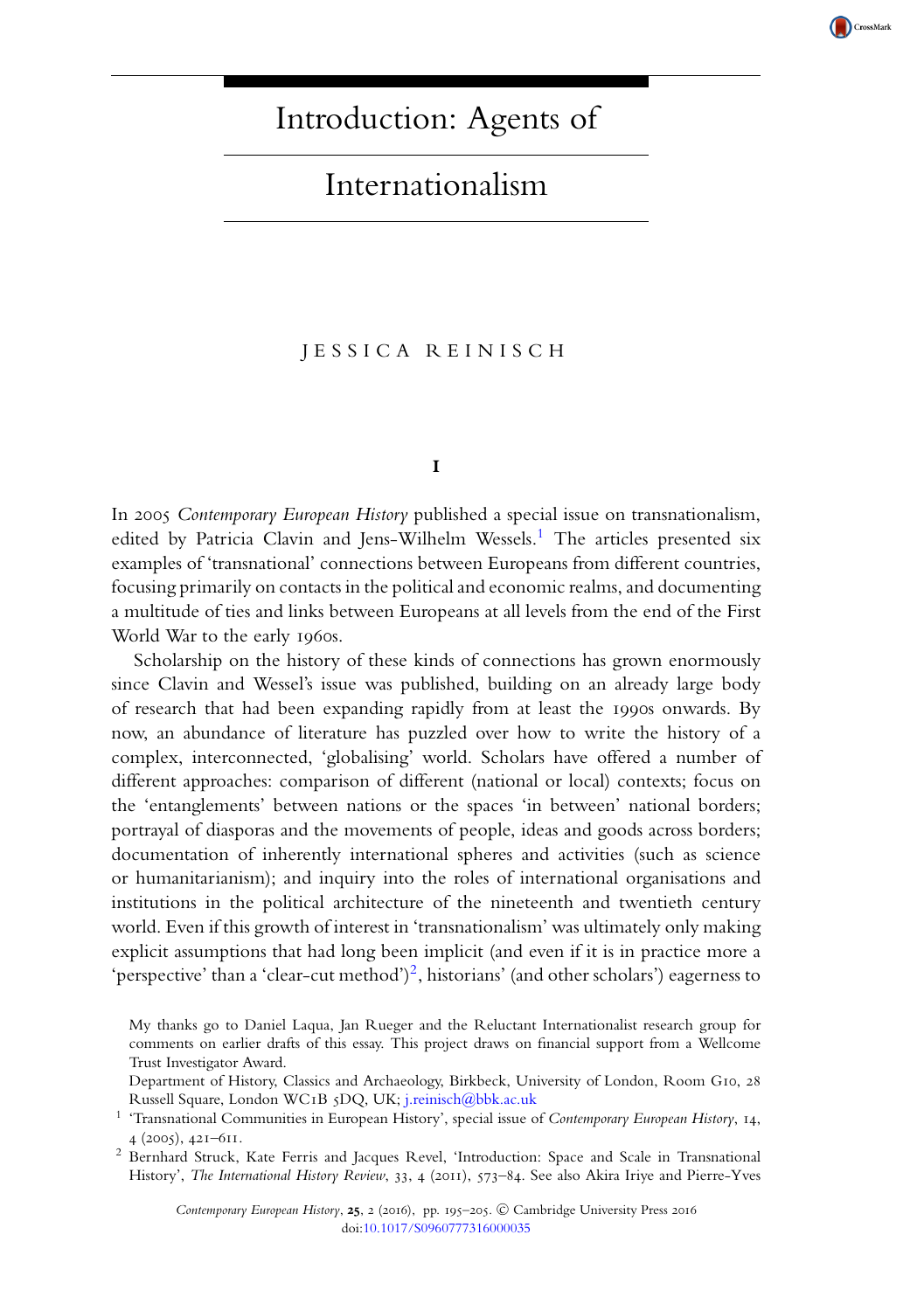look beyond and across national borders has not yet dissipated – and seems unlikely to do so in a hurry. It was surely no coincidence that historians discovered their interest in the nature of international society precisely at a time when it was changing so radically in the post-Cold War world; today's uncertainty about the role and future of international institutions such as the United Nations and the European Union makes these enquiries more relevant than ever.

In 2016 those of us interested in international networks, institutions and phenomena are sitting on top of a mountain of scholarship, precariously dangling our legs over the precipice. But as much as the bulging library shelves of books and articles on 'transnationalism' or 'internationalism' have opened up a wealth of fertile questions and exciting areas of research, they have also cemented long-standing gaps and limitations. For example, there is the perennial issue of definitions, with which much of the literature has been inordinately preoccupied. Concepts such as transnationalism and internationalism have appeared in various guises and acquired a range of labels – either carefully separated out and delineated, or lumped together and used interchangeably.<sup>3</sup> This lack of overall consistency and conceptual clarity has led many scholars to begin by spelling out definitions and attempting to map precisely where 'the real transnationalism' begins and ends. Long discussions have taken place over whether a given case could legitimately come under the transnationalism umbrella or not – whether it deserved to be in the family or was at best a step child. In her path-setting introduction to the 2005 special issue, Clavin herself both deplored and welcomed the lack of precision of the term 'transnationalism': on one hand, 'a degree of woolliness' in its current usage meant that the term was increasingly becoming an unhelpful catch-all concept, but, on the other hand, overly restrictive definitions threatened to turn it into 'an intellectual straightjacket, limiting avenues of enquiry', and its ultimate value lay in 'its openness as a historical concept'.4 This conundrum has never gone away, and the terms themselves have never remained fixed. Unfortunately, scholarship to this day is often more preoccupied with taming and defining the delineators and containers than studying what is inside them.

Perhaps that is a reason for the frequent normative undertones discernible in this literature. The bulk of the transnationalism canon has been written exclusively from the perspective of Western, usually Anglo-American, actors and members of the liberal international elite, or has used them as a yardstick for studying transnational phenomena in the rest of the world. Already in 2005 Clavin pointed to a tendency 'to present transnationalist encounters as consistently progressive and cooperative in

Saunier, eds., *The Palgrave Dictionary of Transnational History: From the Mid-19th Century to the Present Day* (Basingstoke: Palgrave, 2009).

<sup>3</sup> There has always been substantial overlap between usage of the two concepts. The OED defines *transnational* as 'extending or having interests extending beyond national bounds or frontiers; multinational'. *International* has a multitude of meanings, including 'designating communication, trade, travel, etc., between two or more countries; of, relating to, or involved in such movement or communication'; 'located or held in one place but involving people of two or more nations; characterized by the presence of many nationalities or cultures; cosmopolitan, multicultural'.

<sup>4</sup> Patricia Clavin, 'Defining Transnationalism', *Contemporary European History*, 14, 4 (2005), 421–39, here 438.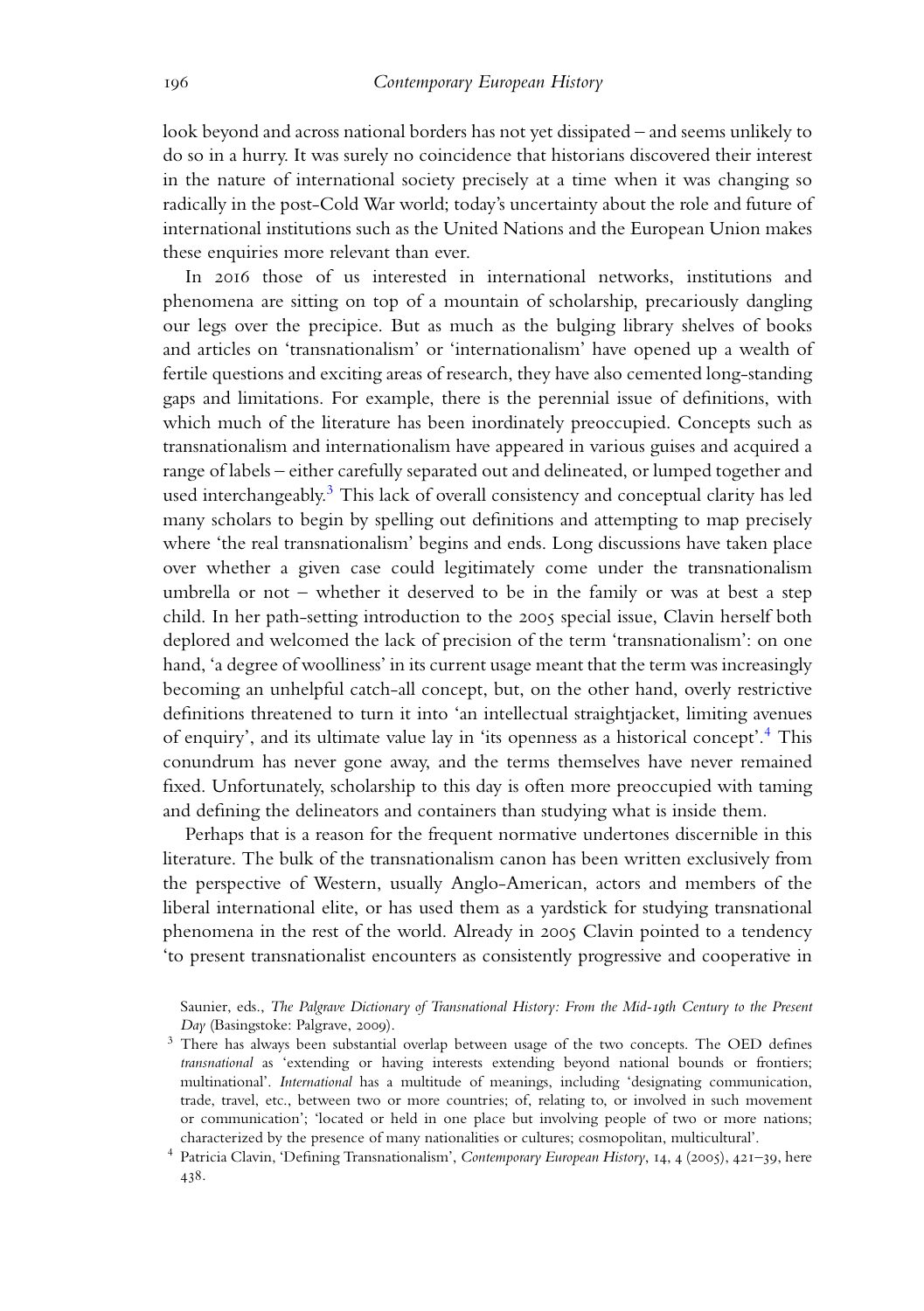character', which often resulted 'in a teleological history of globalisation in which modern societies grow increasingly enmeshed', and for the better.<sup>5</sup> Challenges to this characterisation of transnationalism as an exclusively Western, liberal and progressive cause have meanwhile been lodged from a number of quarters, not least because the boundaries between the 'liberal' and 'non-liberal' versions are far from clear. Global historians have contested the supposed barrier between the harsh colonial and colonising relationships on one hand, and benign 'transnational' connections on the other. Among European historians, those working on Germany began to argue early on that 'transnationalism' often went hand in hand with bloodshed and war.<sup>6</sup> Or, as Madeleine Herren and Sacha Zala's work on the 'dark sides' of Swiss international ambitions has demonstrated, supposed bastions of liberal internationalism such as Switzerland in fact welcomed and worked with German fascist organisations almost as easily as the displaced, abandoned League of Nations institutions.7

Nonetheless, scholarship on non-liberal variations of internationalism and transnationalism often still appears as peripheral to the mainstream 'transnationalism' historiography.<sup>8</sup> Important chapters of the history of internationalism are thereby unfortunately sidelined. Two of them are highlighted by articles in this special issue. First, international socialist and communist projects, when they feature at all in the English-speaking historiography, are still often treated as not part of the 'real' transnationalism family.<sup>9</sup> Proletarian or revolutionary internationalism became the officially declared principle guiding relations between different communist parties after 1919. They were accompanied by a very different interpretation of internationalism, namely the call to spread the internationalism practiced by the Soviet Union, as a 'new social entity' of multiple nationalities and ethnicities. Even if this was dismissed by Western observers as disguising Russia's dominance both within the Soviet Union and later the Eastern Bloc, it was a form of internationalism that had real and practical consequences. The non-communist left developed internationalist ventures which overlapped with the personnel and key tenets of

<sup>5</sup> Clavin, 'Defining Transnationalism', 424.

<sup>6</sup> See for example Robert Gerwarth and S. Malinowski, 'Europeanization Through Violence? War Experiences and the Making of Modern Europe', in Martin Conway and Kiran Klaus Patel, eds., *Europeanization in the Twentieth Century* (Basingstoke: Palgrave, 2010), 189–209, here 190; Jan Rueger, 'OXO: or, the Challenges of Transnational History', *European History Quarterly*, 40, 4 (2010), 656–68; Ute Frevert, 'Europeanizing Germany's Twentieth Century', *History and Memory*, 17, 1/2 (2005), 87– 116; and David Blackbourn's comments on Frevert's lecture, 'Comment on the Eighteenth Annual Lecture of the GHI, November 18, 2004', *GHI Bulletin*, 36 (2005), 25–31.

<sup>7</sup> Madeleine Herren and Sacha Zala, *Netzwerk Aussenpolitik: Internationale Organisationen and Kongresse als Instrumente der schweizerischen Aussenpolitik, 1914–1950* (Zürich: Chronos 2002), 243. Also see Special Section on 'The Dark Side of Transnationalism' in the *Journal of Contemporary History*, 51, 1 (2016), 3–90, published just as this issue is going to press – especially Kiran Klaus Patel, 'The Dark Side of Transnationalism, Social Engineering and Nazism, 1930s–1940s', 3–21.

<sup>8</sup> Notable exceptions include Mark Mazower's *Hitler's Empire: How the Nazis Ruled Europe* (New York: Penguin, 2008).

<sup>&</sup>lt;sup>9</sup> For a recent exception, see Brigitte Studer, *The Transnational World of the Cominternians* (Basingstoke: Palgrave, 2015).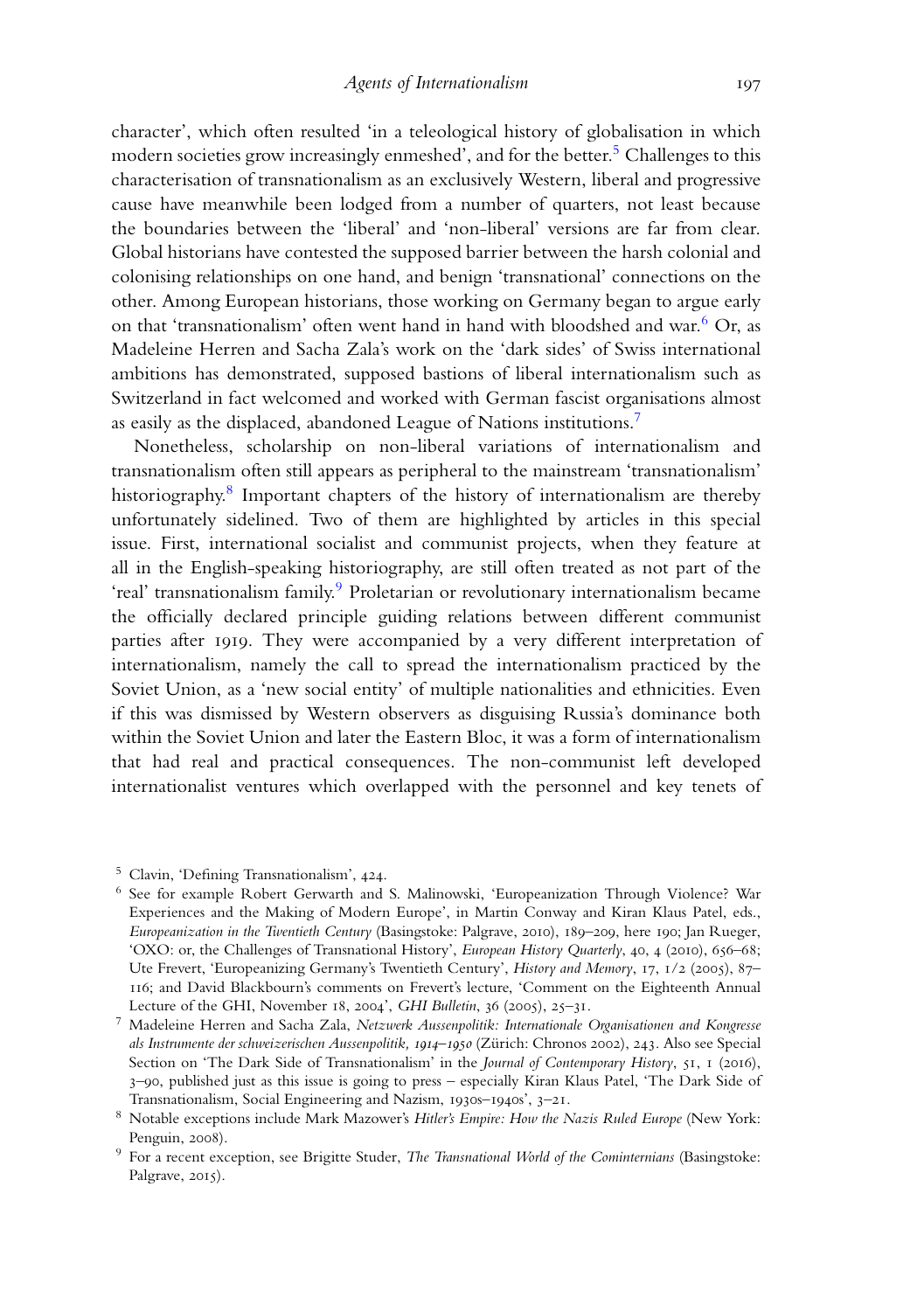liberal internationalism, as Daniel Laqua has recently shown.<sup>10</sup> Nevertheless, at key moments in the twentieth century, socialist and communist international networks also shared significant common ground. $11$ 

Second, the international ambitions of right and particularly far right movements, as Arnd Bauernkämper has pointed out, often continue to be written off as 'a camouflage and a sham' – a contradiction in terms, disguising their 'hyper-nationalist' agendas – and therefore apparently not truly 'trans-national'. As a result, the crossborder interactions between fascists have long been ignored.<sup>12</sup> But fascists proclaimed their unity to shared, international enemies, and the fascist 'regenerating mission' was both national and international and often articulated in Europe-wide terms.<sup>13</sup> In practical terms, 'fascists from different European states met on innumerable occasions and different levels, not only to exchange views on ideological questions but also to agree on policies and common initiatives. Cross-border exchange and cooperation was therefore by no means completely alien to fascism, which was most definitely a transnational movement in interwar Europe'.<sup>14</sup>

In addition, a number of other 'alternative' internationalisms should be mentioned here, even if this special issue doesn't develop them in any detail. Crucial internationalist projects set out to challenge the liberal Western premises of the post-war order inaugurated in 1919, or of the post-1945 peace settlement and the subsequent competition between the two Cold War blocs.<sup>15</sup> Not paying attention to those actors and perspectives in the colonial world means that whole stretches of the world fall out of view. While this scholarship has been growing, the study of religious internationalism still remains a minority interest among historians. But we ignore this phenomenon at our peril. As one Irish Catholic priest noted in 1925, the Catholic Church had 'achieved an internationality beyond the wildest dreams of socialists or cosmopolitan theorists'. Rome, he thought, was 'the seat of the

- <sup>10</sup> Daniel Laqua, 'Democratic Politics and the League of Nations: The Labour and Socialist International as a Protagonist of Interwar Internationalism', *Contemporary European History*, 24, 2 (2015), 175–92. Also see the scholarship on socialism and trade unionism, such as Marcel van der Linden, *Transnational Labour History: Explorations* (Aldershot: Ashgate, 2003); Marcel van der Linden and Berthold Unfried, eds., *Labour and New Social Movements in a Globalising World System* (Leipzig: Akademische Verlagsanstalt, 2004).
- <sup>11</sup> See for example Matt Perry, 'In Search of "Red Ellen": Wilkinson Beyond Frontiers and Beyond the Nation State', *International Review of Social History*, 58, 2 (2013), 219–46; Marcel van der Linden, *Workers of the World: Essays toward a Global Labor History* (Leiden: Brill, 2008).

<sup>12</sup> Arnd Bauernkämper, 'Interwar Fascism in Europe and Beyond: Toward a Transnational Radical Right', in Martin Durham and Margaret Power, eds., *New Perspectives on the Transnational Right* (Basingstoke: Palgrave, 2011), 39–66, 40.

- <sup>13</sup> Philip Morgan, *Fascism in Europe, 1919–1945* (London: Routledge, 2002), 161.
- <sup>14</sup> Bauernkämper, 'Interwar Fascism', 40.

<sup>15</sup> On the former, see particularly Erez Manela, *The Wilsonian Moment: Self-Determination and the International Origins of Anticolonial Nationalism* (Oxford: Oxford University Press, 2009); and Susan Pedersen's *The Guardians: The League of Nations and the Crisis of Empire* (Oxford: Oxford University Press, 2015). On the latter, see Vijay Prashad, *The Darker Nations: A People's History of the Third World* (New York: New Press, 2007); also his follow-up, Vijay Prashad, *The Poorer Nations: A Possible History of the Global South* (London: Verso, 2012). On the Non-Aligned Movement, see also Elidor Mehilli, 'States of Insecurity', *The International History Review*, 37, 5 (2015), 1037–58.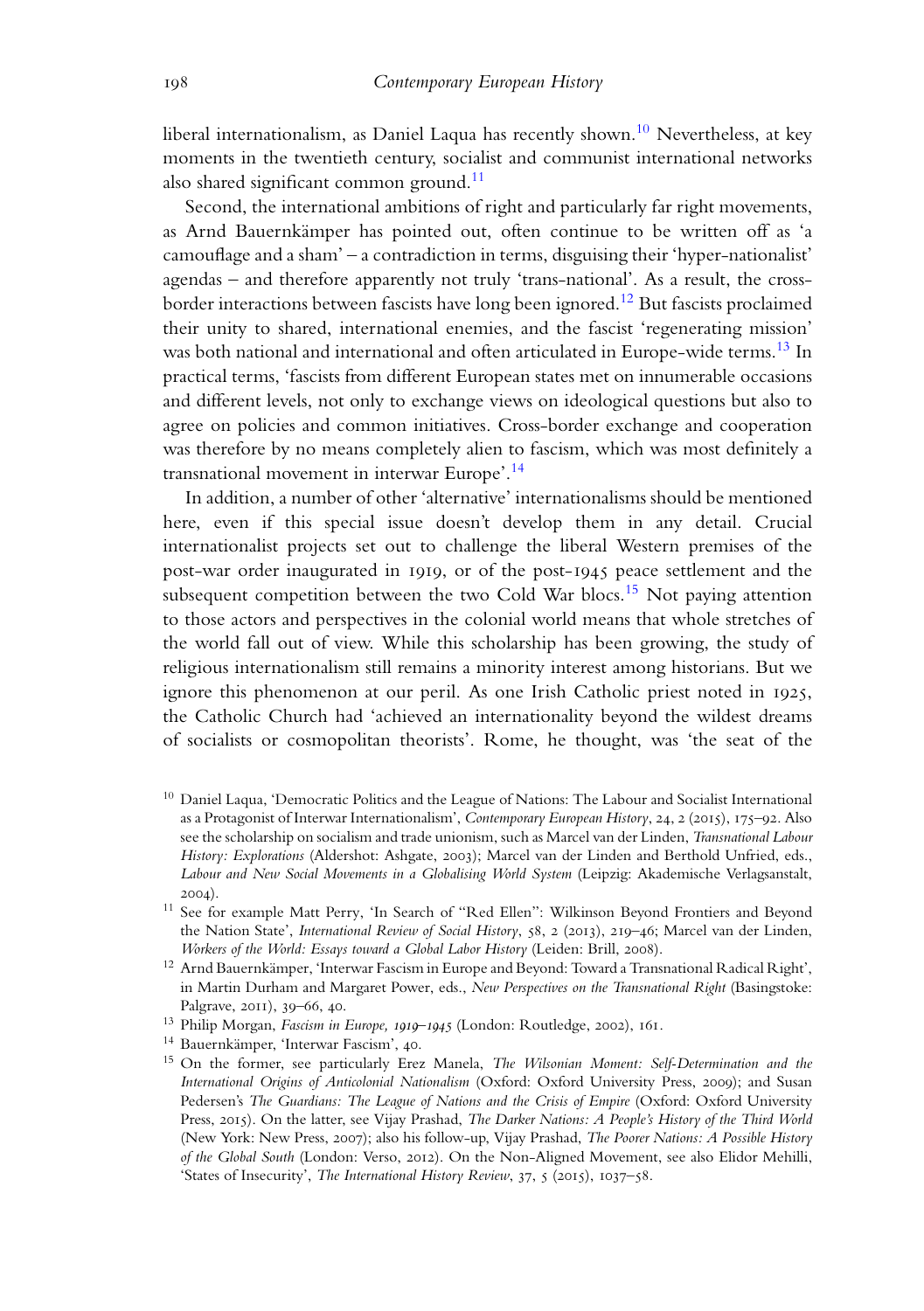mightiest *Internationale* the world has ever seen'.<sup>16</sup> Recent scholarship has pointed to the emergence of a new phenomenon of 'religious internationals' in the late nineteenth and twentieth centuries a group, to quote one recent collection, 'that took pre-modern religious ideas and adapted them in a world of faster communications and flatter hierarchies'.<sup>17</sup> Importantly, these religious internationals were not solely or even mainly occupied with strictly 'spiritual' problems. Rather, they engaged with subjects such as mass migration, colonial expansion, war and the expansion of nation-states. In this context 'religious internationalism' becomes an umbrella term for a broad spectrum of international religious activity in the modern world.<sup>18</sup>

Apart from an often restrictive focus on definitions and normative prescriptions, and resulting neglect of alternative versions of trans- or internationalism, another stumbling block in the literature has been an at times confused understanding of the role of the nation-state in the world of transnational contacts, networks and connections. Initially, the problem was that toppling the state from its position as the main analytical category made it fall out of focus completely, and in reality – once no longer corrupted by 'methodological nationalism' – *everything* was ultimately connected and 'trans-national'.19 Or, as Akira Iriye argued in 2004, looking back on recent historiographical trends, 'the traditional preoccupation with the nation as the unit of analysis has seemed more and more parochial, less and less relevant'.<sup>20</sup> In response, many persuasive arguments have been made for the continuing relevance of states in investigations into transnational or international phenomena. As Pierre-Yves Saunier put it, given the 'strength of nations as "realized categories" that have framed the modern age through their conceptions of sovereignty (outwards) and of citizenship (inwards)', the purpose of good histories should 'not be to substitute a history of the nation-state with a history without or against the nation-state, but to find a way to study how nation-states and flows of all sorts are entangled components of the modern age'.21

Few scholars would claim today that a focus on national history on the one hand and inter- or transnational history on the other are mutually exclusive. But even if many historians rejoice in this consensus, in practice national and transor international enquiries are still often conducted in parallel. Still surprisingly few studies have to date managed to establish how, in practice, the complexities

- <sup>16</sup> Stephen J. Brown, 'Catholic Internationalism', *Studies: An Irish Quarterly Review*, 14, 55 (1925), 476–9. Original emphasis.
- <sup>17</sup> Rana Mitter and Akira Iriye's preface to Abigail Green and Vincent Viaene, *Religious Internationals in the Modern World* (Basingstoke: Palgrave 2012), p.vii.
- <sup>18</sup> Abigail Green and Vincent Viaene, 'Introduction: Rethinking Religion and Globalization', in ibid. *Religious Internationals in the Modern World* (Basingstoke: Palgrave, 2012).
- <sup>19</sup> On 'methodological nationalism' see, for example, Andreas Wimmer and Nina Glick Schiller, 'Methodological Nationalism, the Social Sciences, and the Study of Migration: An Essay in Historical Epistemology', *The International Migration Review*, 37, 3 (2003), 576–610; and Pierre-Yves Saunier, 'Learning by Doing: Notes about the Making of the Palgrave Dictionary of Transnational History', *Journal of Modern European History*, 6, 2 (2008), 159–80.
- <sup>20</sup> Akira Iriye, 'Transnational History', *Contemporary European History*, 13, 2 (2004), 211–22.
- <sup>21</sup> Saunier, 'Learning by Doing', 170.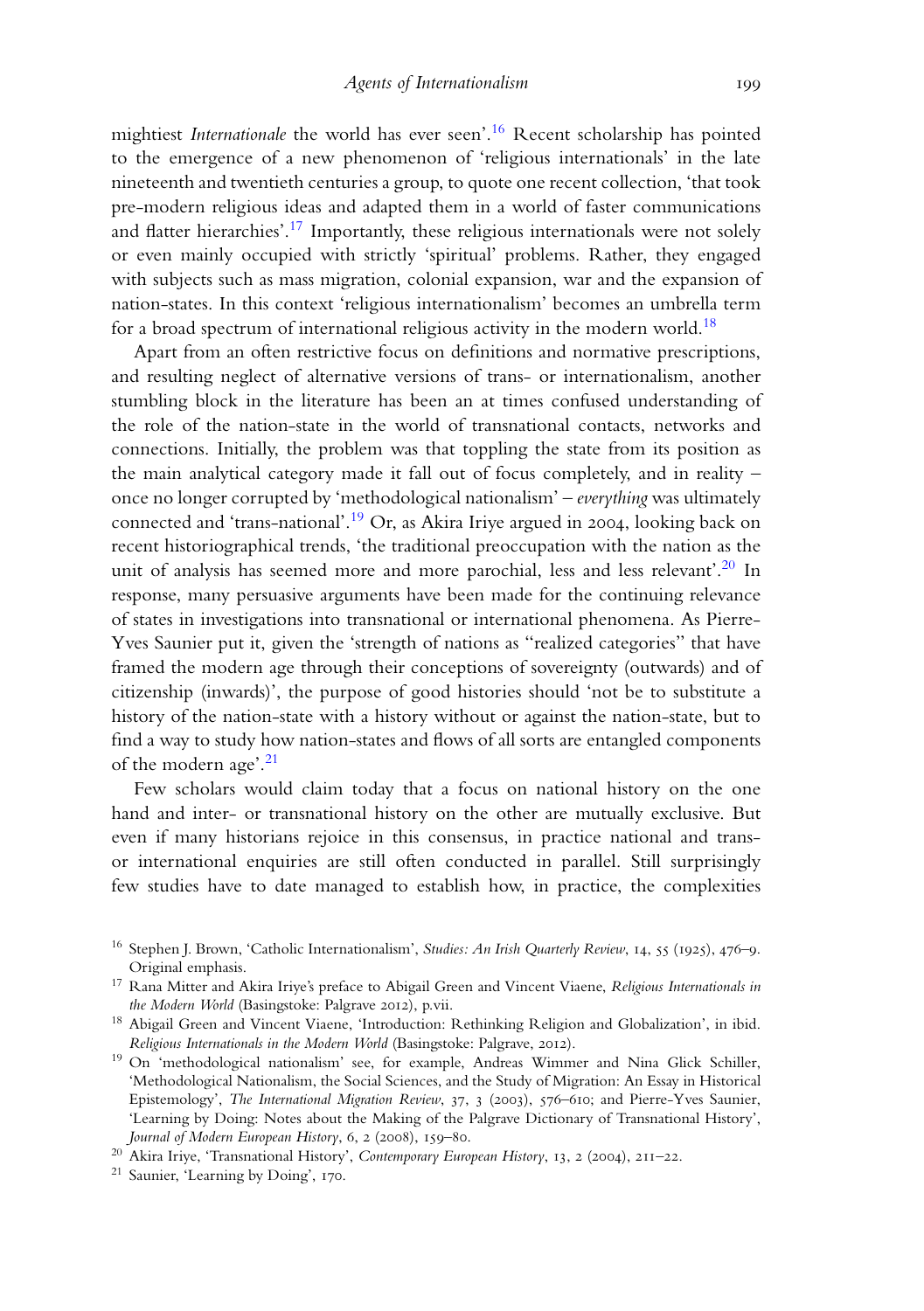of national sovereignty and allegiances played out in the context of transnational flows or international collaboration.<sup>22</sup> Partly this stems from an at times still muddled understanding of how social and cultural histories connect with political realities and political power. Clavin's call in 2005 for historians to focus more on power, to connect 'social and cultural developments to the international, political history of events like the start of the cold war' and to show greater awareness of the role of national and regional borders $^{23}$  seems as relevant now as it was then.

#### **II**

This special issue on 'Agents of Internationalism' presents seven case studies of Europeans thinking and acting internationally. Between them they cover the period roughly from the end of the nineteenth century to the late 1990s; a number of them focus particularly on the decades between the world wars. The collection has its origins in a conference at Birkbeck College, London in summer 2014, where the four central themes of this special issue were first developed.<sup>24</sup> A first theme concerns the heterogeneity of models and interpretations of 'transnationalism', 'internationalism' and related concepts. At the conference we sought to reclaim 'internationalism' as the most fitting broad umbrella term for the complex social, cultural, political and economic connections between individuals from different states, regions and locales.<sup>25</sup> 'Internationalism' can describe the domain of international relations, as formal diplomatic contacts between nations, as much as the movement (both linear and circular) of people and their ideas, networks and imaginations across borders. The movements of and connections between money, goods and political projects in this context can all be understood as 'international'. So we couldn't completely side-step the issue of definitions, but we decided to be as broad and inclusive as possible. As a result, the collection as a whole aims to think about 'internationalisms'

<sup>22</sup> Important exceptions include Erez Manela, *The Wilsonian Moment* (Oxford: Oxford University Press, 2007), and Glenda Sluga's important book, *The Nation, Psychology and International Politics, 1870–1919* (Basingstoke: Palgrave, 2006), as well as her more recent *Internationalism in the Age of Nationalism* (Philadelphia: University of Pennsylvania Press, 2013). Also see Johan Schot and Vincent Lagendijk, 'Technocratic Internationalism in the Interwar Years: Building Europe on Motorways and Electricity Networks', *Journal of Modern European History*, 6, 2 (2008), 196–217; Daniel Laqua, 'Internationalisme ou Affirmation de la Nation? La Coopération Intellectuelle Transnationale dans l'Entre-Deux-Guerres', *Critique Internationale*, 52 (2011), 51–67. Also see Jessica Reinisch, '"We Shall Rebuild Anew a Powerful Nation": UNRRA, Internationalism and National Reconstruction in Poland', *Journal of Contemporary History*, 43, 3 (2008), 451–76; Tehyun Ma, '"The Common Aim of the Allied Powers": Social Policy and International Legitimacy in Wartime China, 1940–1947', *Journal of Global History*, 9, 2 (2014), 254–75. Other articles in that special issue, edited by Julia Moses and Martin Daunton, also deal with the global dynamics of social policies.

<sup>23</sup> Clavin, 'Defining Transnationalism', 438.

<sup>24</sup> The conference was hosted by *The Reluctant Internationalists* project at Birkbeck, <http://www.bbk.ac.uk/reluctantinternationalists/>

<sup>25</sup> Convincing efforts were made by Martin Geyer and Johannes Paulmann, *The Mechanics of Internationalism: Culture, Society and Politics from the 1840s to the First World War* (Oxford: Oxford University Press, 2001) and Mark Mazower, *Governing the World: The History of an Idea* (London: Allen Lane, 2012).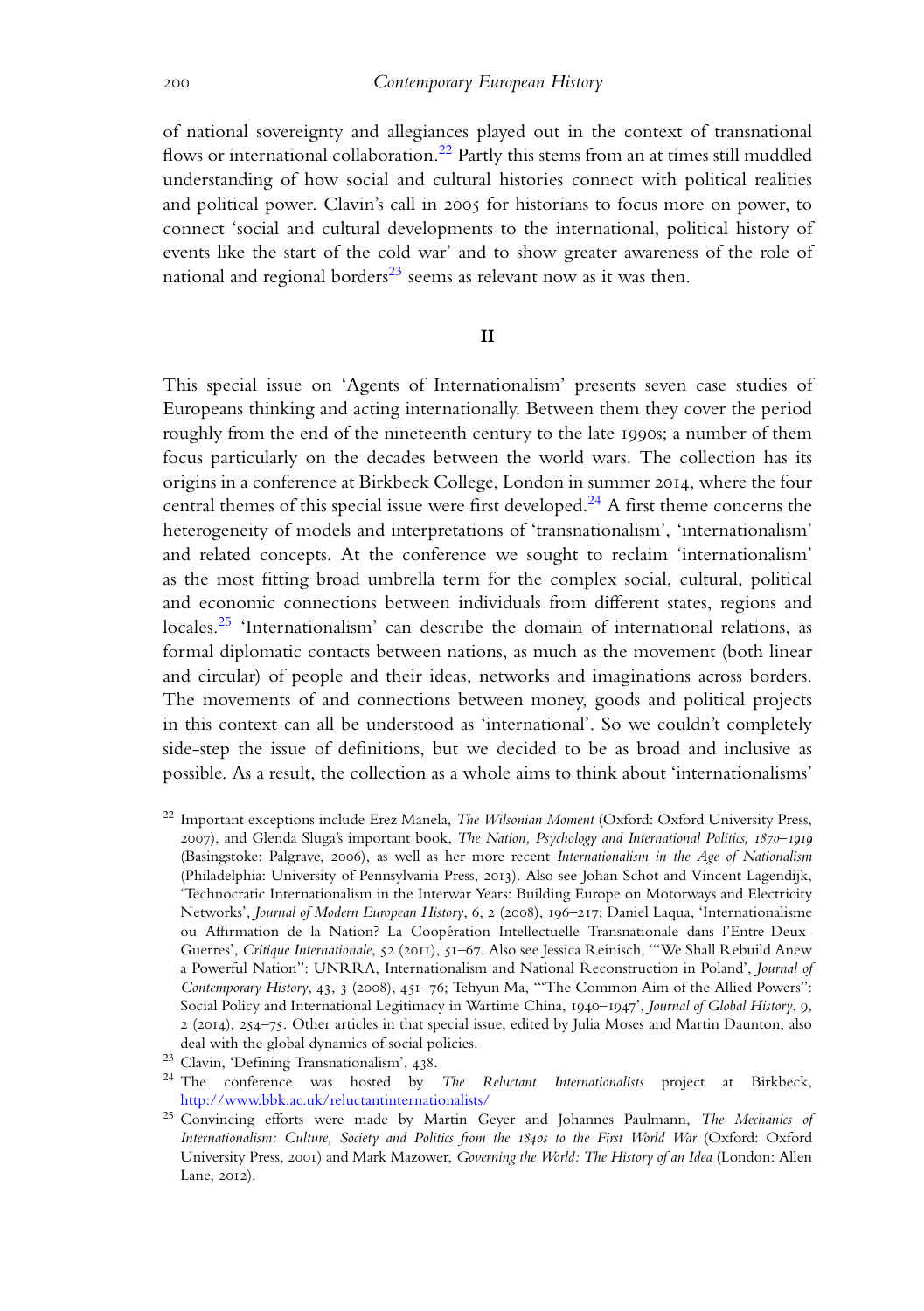in the plural, and thereby to avoid the temptation to identify the most authentic or pure (and to dismiss the rest). It is doubtless an exercise in lumping rather than splitting, in the hope that a more systematic stocktaking can help us to understand them as different responses to similar or shared problems. The variety of international networks, collective causes and domestic agendas projected outwards can all be studied as part of the same history of people coming to grips with, and actively shaping, the world in which they lived.

When seen in this variety, it becomes clear that the history of internationalism is far from an exclusive 'tale of transnational do-gooding' in the Western liberal mould.<sup>26</sup> Communist, fascist and Catholic internationalisms, among others, need to be examined in the same context in which they wrestled with each other for ground and influence. Marx and Engels's call for the 'workers of the world, unite!', since they had more in common with workers from other countries than with some of their own countrymen, and Lenin's observation that because capitalist domination was international, the workers' struggle for their emancipation had to transcend national boundaries too, $2^7$  should at the very least remind us just how much different versions of internationalism were part of a struggle over competing world views. In this issue, Celia Donert demonstrates that this was true for the early Cold War era as much as for the interwar years: following the outbreak of the Korean War, Soviet-backed socialist women's groups organised and agitated against war and for solidarity with North Korean women, and their efforts were influenced by the foreign policy of their respective states as much as by their own perceptions of the horrors of war and the corruption of the Western imperialist powers.

On the other side, a major shared aim of the fascist movements was to contain the Third International. Indeed, fascist international ambitions caused particular alarm among their political opponents. As Harry Ward, fellow traveller and chair of the American Civil Liberties Union, argued while the Spanish Civil War was raging: since the threat of this 'black internationalism' had been scaled up to the international arena, so too had to be the response. And much – everything – was at stake: 'The international forces [currently in Spain] have started something vaster than a new world war', he wrote. 'It is not a struggle between two ideas, like the religious wars of old. It is a vital conflict between two ways of organizing life.'28 The Spanish Civil War was a crucial arena in which communist, fascist and Western liberal networks encountered and confronted each other. As David Brydan's article highlights, contacts and relationships between Spaniards, Germans and other members of the Axis countries formed during the Civil War survived to the end of the Second World War and beyond – and had lasting consequences. Overall, it is striking how much these different models fed on each other and were defined against

<sup>&</sup>lt;sup>26</sup> Saunier, 'Learning by Doing'. Also see Ben Shephard on the 'goodie-goodie problem' coined by Gitta Sereny: Shephard, '"Becoming Planning minded": the Theory and Practice of Relief 1940– 1945', *Journal of Contemporary History*, 43, 3 (2008), 405–19.

<sup>27</sup> V. V. Zagladin, *Internationalism: the Communists' Guiding Principle* (Moscow: Novosti Press Agency, 1976), 3.

<sup>28</sup> Harry F. Ward, 'The Fascist International', *American League Against War and Fascism pamphlet*, (1937).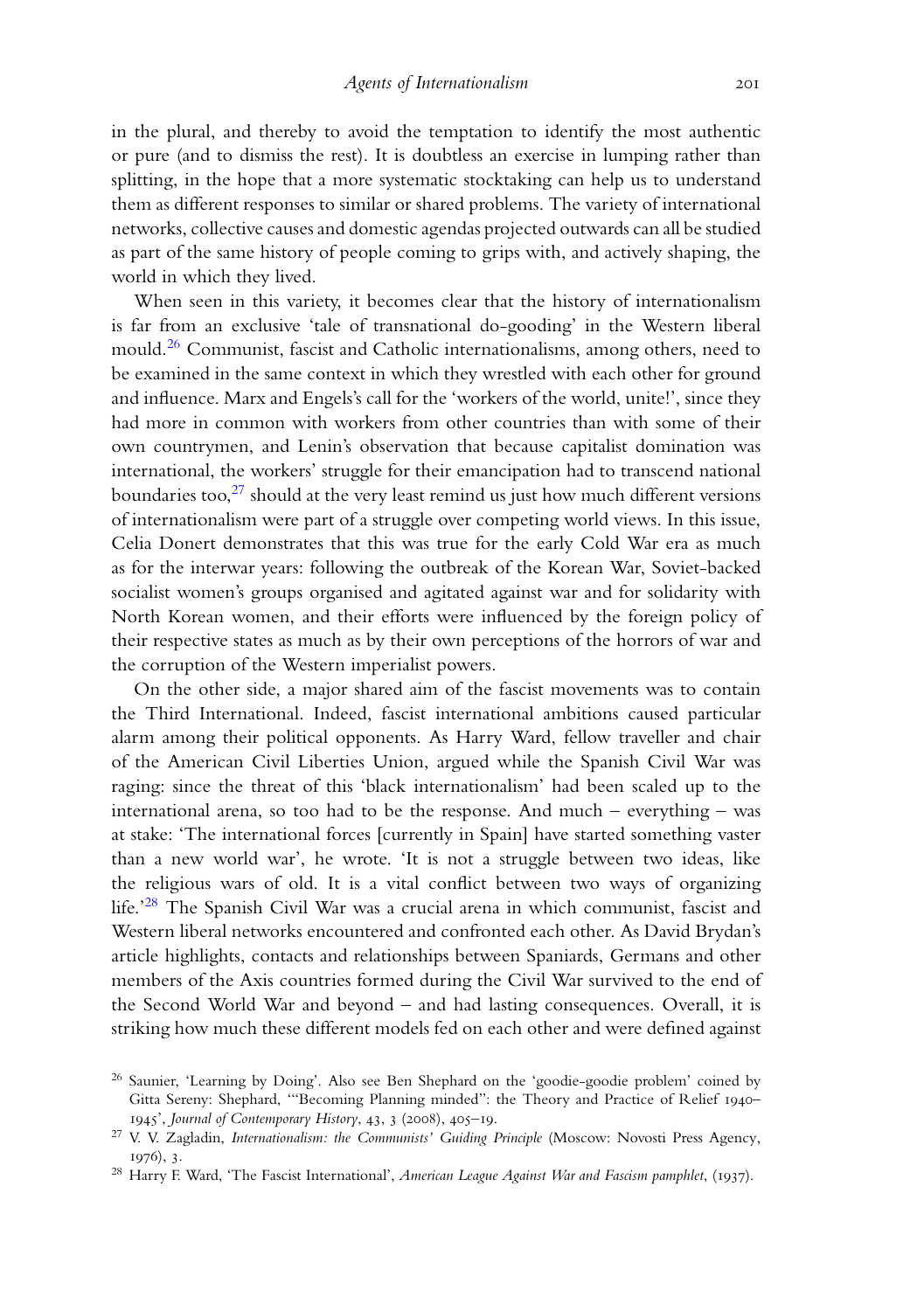each other. The articles in this issue serve as a reminder that the Anglo-American liberal version of internationalism itself was the product of competition and clashes with these other paradigms.

A second theme running through the collection  $-$  a focus on actors and agency  $$ is perhaps misleadingly simple. When and why did historical actors in twentiethcentury Europe advocate international solutions or turn to the international sphere? Who were they? The authors in this special issue are able to shift attention away from the much-studied elite of Western liberal internationalists, and instead identify a more diverse set of actors who championed international connections – usually at specific moments, on specific subjects, to specific ends. Each of the articles presented here identifies a group of these 'agents of internationalism' – bacteriologists and epidemiologists, army officers, humanitarian workers, public health officials, academic women and women activists – and presents them in the context in which they operated, including the formal institutions and organisations in which they worked, but also the loose and often difficult to pin down personal and professional networks in which they were active.

Fundamentally, many of the contributors concur with Clavin's observation in 2005 that 'institutions do matter' and deserve to be given greater prominence in the historiography of internationalism, not least because, as she wrote more recently, 'they provide an unrivalled lens through which to see the world afresh'.<sup>29</sup> Indeed, in the last decade interest in international organisations has grown significantly. But in some of this literature there is a danger that writing about organisations can become an end in itself. By contrast, the authors in this issue are part of a growing school that studies organisations for the purpose of understanding internationalism not just as prescribed by official memoranda filed in triplicate, but as experienced and practiced by their actors. The articles therefore document the institutional structures in which their 'agents of internationalism' operated – the organisations, committees and acronyms that shaped their working lives – but then also follow them out of the committee rooms and to their work in the field or their home towns, and try to trace practical effects and consequences. For example, as Francesca Piana shows, George Montandon, the head of the ICRC's mission to Siberia, significantly expanded and changed his original brief as a result of local contacts and his own interests and inclinations and thereby came into direct conflict with his superiors in Geneva. The ICRC's memoranda can shed some light on these disputes but need to be supplemented with Montandon's own correspondence and that of his collaborators, allies and opponents.

By offering concrete evidence about the roles played by their actors' (statesponsored) education and allegiances in their international dealings, the case studies in this issue also help to shed light on that pesky analytical problem of how much weight to give to the state. The answer is: it depends on the time and place. For example,

<sup>&</sup>lt;sup>29</sup> Clavin, 'Defining Transnationalism', 426. Patricia Clavin, *'Roundtable: "Governing the World" by* Mark Mazower', *History Workshop Journal Online*, 8 Oct. 2013, [http://www.historyworkshop.org.uk/](http://www.historyworkshop.org.uk/roundtable-governing-the-world-by-mark-mazower) [roundtable-governing-the-world-by-mark-mazower/](http://www.historyworkshop.org.uk/roundtable-governing-the-world-by-mark-mazower) (last visited 31 Jan. 2016).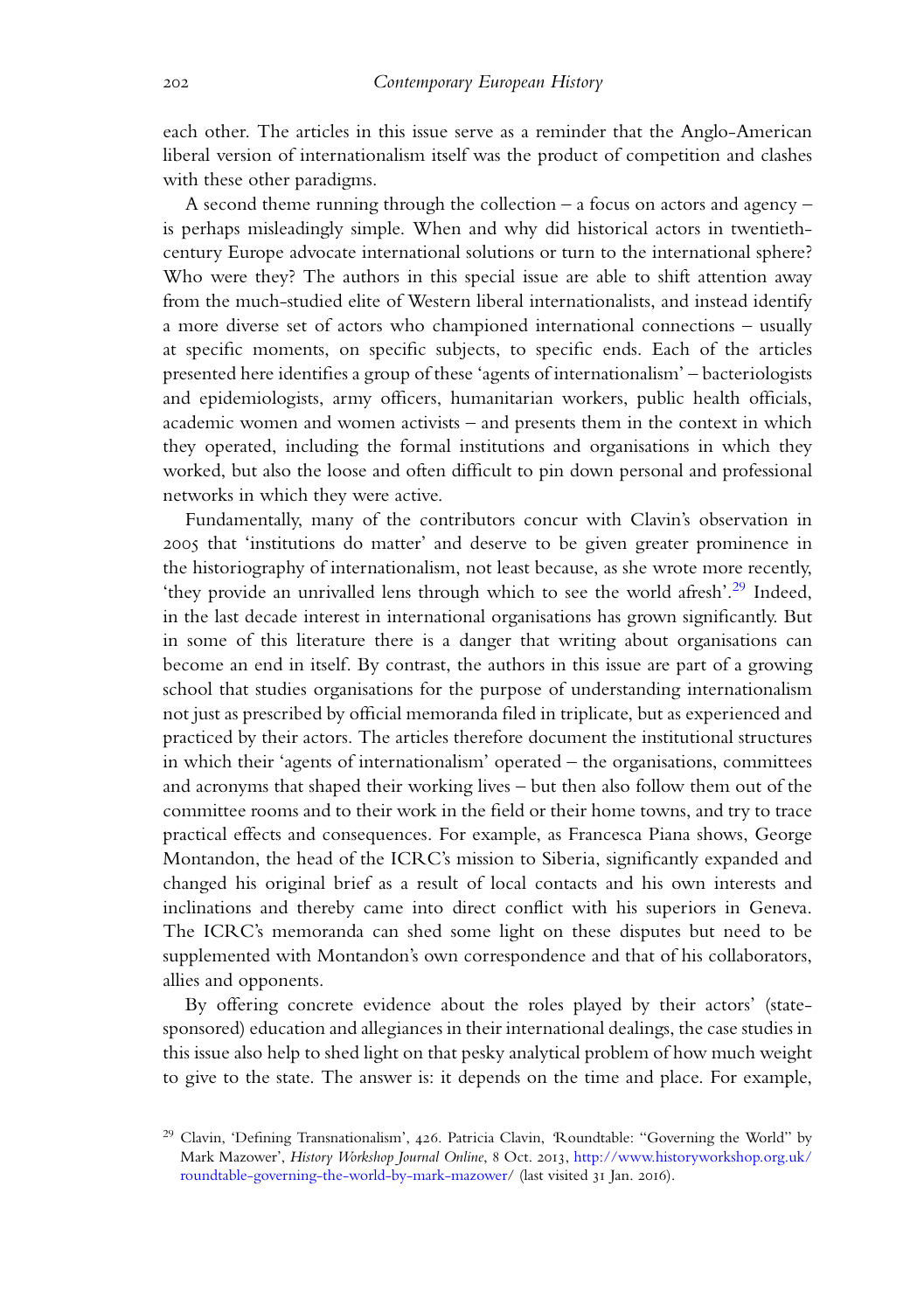Katharina Kreuder-Sonnen shows just how much international collaboration could be a resource for national politics. The Polish bacteriologists in her paper, even those who trained in various European capitals at a time when there was no 'Poland' on the map, after 1918 used their international contacts to cement the achievements of their young nation-state. By contrast, the Habsburg officers in Alexander Watson's study appear largely as unenthusiastic and passive supporters of their 'national' cause. At the same time, both Polish bacteriologists and Habsburg officer corps had multiple and fluid local, ethnic, linguistic and national identities that shifted and adapted to external stimuli. Christine von Oertzen's and Celia Donert's studies of two different women's networks also confirm that international collaboration was particularly appealing to those who were excluded from the more traditional national political channels within their states. As David Brydan illustrates, a similar observation could be made for small nations (such as Spain), who turned to the international sphere so as to maximise their nation's standing. $30$ 

A third theme weaving its way through this special issue is that of technical expertise. A number of scholars have by now demonstrated convincingly that the years after the First World War were marked by a drive towards professionalisation and a new conviction in limitless scientific and technocratic progress. The League of Nations inaugurated a new type of international organisation, filled with an unprecedented number of experts active in a range of fields.<sup>31</sup> Some of the papers in Clavin and Wessel's special issue focused on the role of experts and the international 'communities' they formed. The contributors in this issue pick up the thread and attempt to identify the ways in which their actors participated in these 'knowledgebased networks', how they related to their colleagues and superiors and how their training and expertise shaped their international encounters – whether in the field of humanitarian relief work, bacteriology and epidemiology, public health or academic professions more generally. For example, Kreuder-Sonnen describes the activities of a loose network of Polish bacteriologists and epidemiologists who connected principles of German and French bacteriology with the political and social requirements of the new Polish nation-state, and thereby participated in the construction of a new hygiene and public health infrastructure. Ideas of expertise and 'professionalism' also play a central role in Piana's study of the ICRC's attempt to steer the professionalisation of humanitarian work after the end of the First World War, in accordance with its core principles, such as impartiality, neutrality and universalism. Bertrand Taithe explicitly

<sup>30</sup> For a very different example, see Daniel Laqua, *The Age of Internationalism and Belgium, 1880–1930: Peace, Progress and Prestige* (Manchester: Manchester University Press, 2013). An interesting parallel can be traced in the historiography, where the most enthusiastic efforts of 'transnational' history-writing often came from fields that 'were not in the mainstream of the historical academic world', including women's history, Afro-American history, labour history, history of population flows, migration and diasporas. See Saunier, 'Learning by Doing'.

<sup>31</sup> Paul Weindling, ed., *International Health Organisations and Movements, 1918–1939* (Cambridge: Cambridge University Press, 1995) remains a ground-breaking and unrivalled volume. See also Patricia Clavin, *Securing the World Economy: the Reinvention of the League of Nations, 1920–1946* (Oxford: Oxford University Press, 2013); Jessica Reinisch, 'Introduction: Relief in the Aftermath of War', *Journal of Contemporary History*, 43, 3 (2008), 371–404.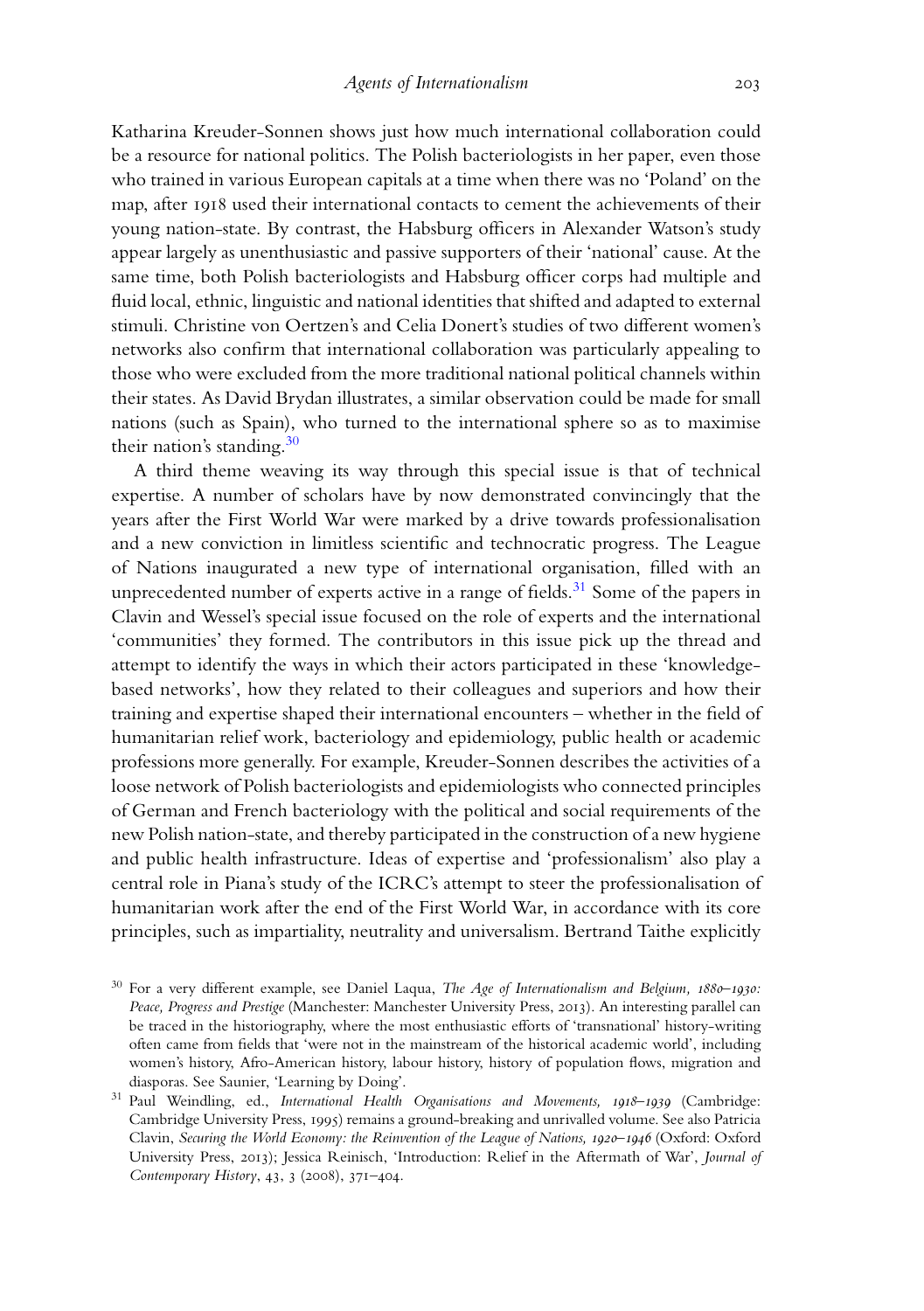identifies an 'epistemic community' of practice, which framed how humanitarian workers in the Thai border refugee camps in the 1980s and 1990s conceived of and engaged with the Cambodian refugees' trauma and experience of genocide, precisely at a time when the international humanitarian sector expanded radically.

Finally, a fourth theme forming a backbone of this special issue concerns its focus on Europe. The collection seeks to respond to a frequently flattened, colourless, skewed version of Europe in a historiography of transnationalism that has become increasingly more preoccupied with other parts of the globe.<sup>32</sup> There are good reasons for this shift in focus, but attempts to overcome the old Eurocentrism (of both history and historiography) have had the unfortunate consequence of misrepresenting and neglecting Europe's geographical specificity and place in the world. Putting Europe back into this literature is partly about de-centring the United States as the only, or even major, benchmark. Here the authors' efforts mirror the activities by some of the actors in this collection, who contested the United States's dominance and Europe's eventual disappearance in the gulf between superpowers. But it is about more than that: they also demonstrate that significant diversity existed *within* Europe, that the continent cannot be reduced to Franco-German debates or north–west European priorities and motivations.<sup>33</sup>

The articles in this collection are part of a new historiography that seeks to make explicit the ways in which crucial debates about internationalism, and responses to Anglo-American-driven developments, came from non-Anglophone parts of the continent. As Patricia Clavin, Kiran Patel and others have pointed out, it was precisely those areas of Central and Eastern Europe so often written out of the histories of Europe that became templates of development then exported to other parts of the globe.<sup>34</sup> The authors in this issue highlight the significance of the apparent edges and borderlands of the Western-centric map of 'Europe'.<sup>35</sup> The Habsburg lands during

- <sup>32</sup> Patricia Clavin, 'Time, Manner, Place: Writing Modern European History in Global, Transnational and International Contexts', *European History Quarterly*, 40, 4 (2010), 624–40, and her quotation of Frederick Cooper, *Colonialism in Question: Theory, Knowledge, History* (Berkeley: University of California Press, 2005). Also see Philipp Nielsen, 'What, Where and Why is Europe? Some Answers from Recent Historiography', *European History Quarterly*, 40, 4 (2010), 701–13.
- <sup>33</sup> For example, Michel Espagne and Michael Werner's work on Franco-German cultural transfer, though interesting, is of limited value for understanding connections within Eastern or Central Europe: Michel Espagne and Michael Werner, eds., *Transferts: Les Relations Interculturelles dans l'Espace Franco-Allemand* (Paris : Éditions Recherche sur les Civilisations, 1988).
- <sup>34</sup> Clavin, 'Time, Manner, Place', 631. Sunil Amrith and Patricia Clavin, 'Feeding the World: Connecting Europe and Asia, 1930–1945', *Past and Present*, Supplement 8 (2013), 29–50. See also Patricia Clavin and K. K. Patel, 'The Role of International Organisations in Europeanization: The Case of the League of Nations and the European Economic Community', in Martin Conway and Kiran Klaus Patel, eds., *Europeanization in the Twentieth Century* (Basingstoke: Palgrave, 2010), 110–31.
- <sup>35</sup> This concern overlaps with, but is distinct from, the by now large and varied scholarship on Eastern and Central European borderlands, including Tara Zahra, 'The "Minority Problem" and National Classification in the French and Czechoslovak Borderlands', *Contemporary European History*, 17, 2 (2008), 137–65; Peter Gatrell and Nick Baron, eds., *Warlands: Population Resettlement and State Reconstruction in the Soviet-East European Borderlands, 1945–1950* (Basingstoke: Palgrave, 2009); Omer Bartov and Eric Weitz, eds., *Shatterzone of Empires: Coexistence and Violence in the German, Habsburg, Russian and Ottoman Borderlands* (Bloomington: Indiana University Press, 2013); Leslie M. Waters,